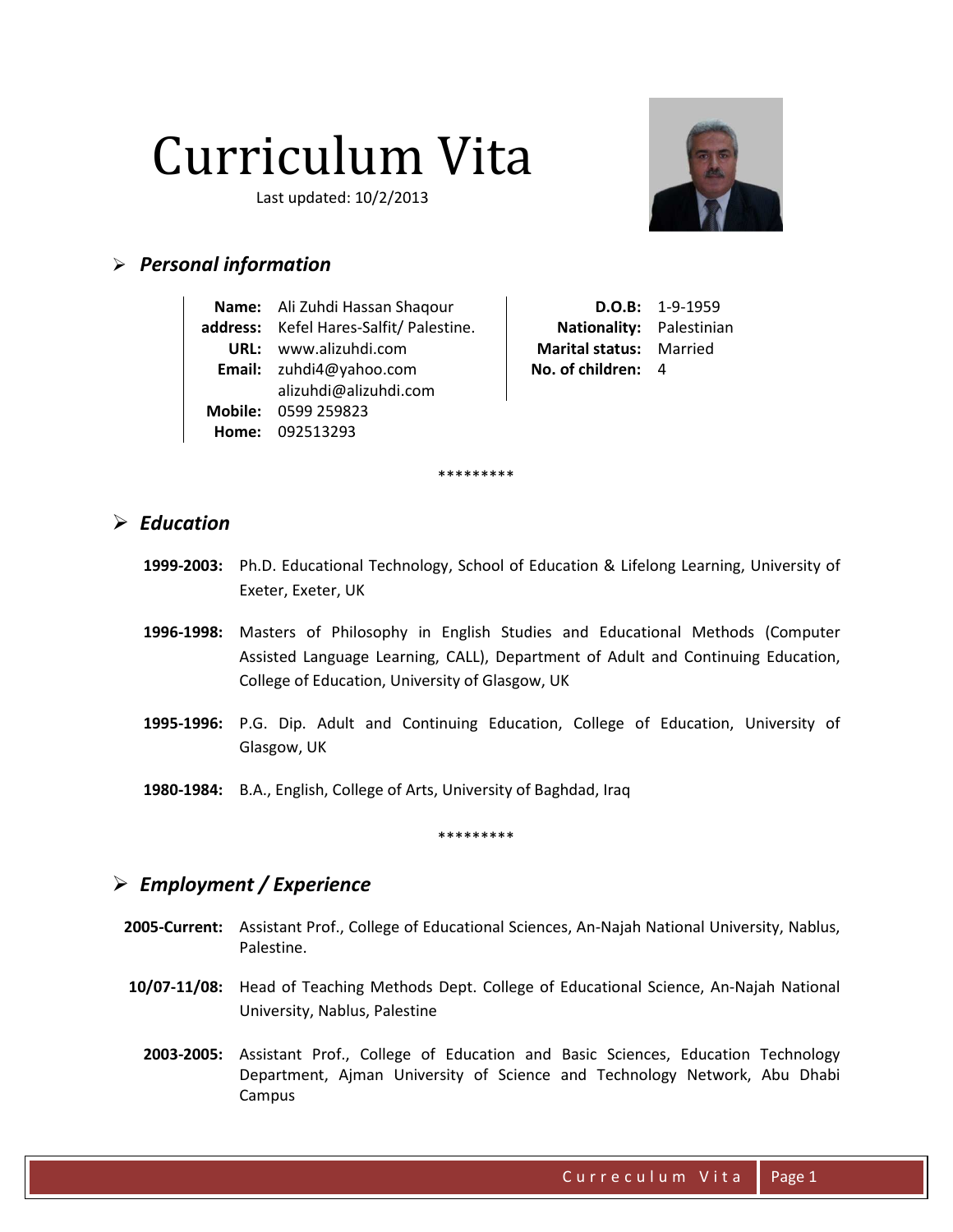- 1998-1999: Lecturer, Education Department AI-Quds Open University, Dubai Branch, UAE
- 1991-1996: English Language Teacher. Al-Wuhaida Secondary School, Dubai, Ministry of Education, UAE,
- 11/98-6/90: Short Courses Coordinator. TRAINMAR\* section /Arab Maritime Transport Academy, Sharjah, UAE.

\*\*\*\*\*\*\*\*

#### $\triangleright$  Membership of Committees

- 2010-Current: Member of EFQM University team
	- 2010-2011: Coordinator of Teaching Aids Exhibition
- 2010-Current: Member of University Council of Competencies
	- 2010-2011: Education Technology Center Project Founder and Coordinator
- 2008-Current: Member of the University E-learning Committee
	- 2007-2009: College Quality Assurance Committee

2006-Current: College Academic Advising Committee

- Global Learning Framework
- NYSCATE, The New York State Association for Computers and Technologies in Education.

\*\*\*\*\*\*\*\*

#### $\triangleright$  Articles. Papers. Books

- Computers and Education (1), 'The Computer is also a teaching aid' http://www.almualem.net/magalal031.html
- Computers and Education (2), 'Teacher, Programmer and the Educational Software' http://www.almualem.net/magalal032.html
- Computers and Education (3), 'The characteristics of quality Educational Software' http://www.almualem.net/magalaI033.html
- Virtual environment and Education http://www.almualem.net/magalaI069.html
- The role of Learning Management Systems in distance education. http://www.almualem.net
- Attitudes of teachers in model schools towards the use of computers in education in Abu Dhabi Education Zone. (Unpublished paper)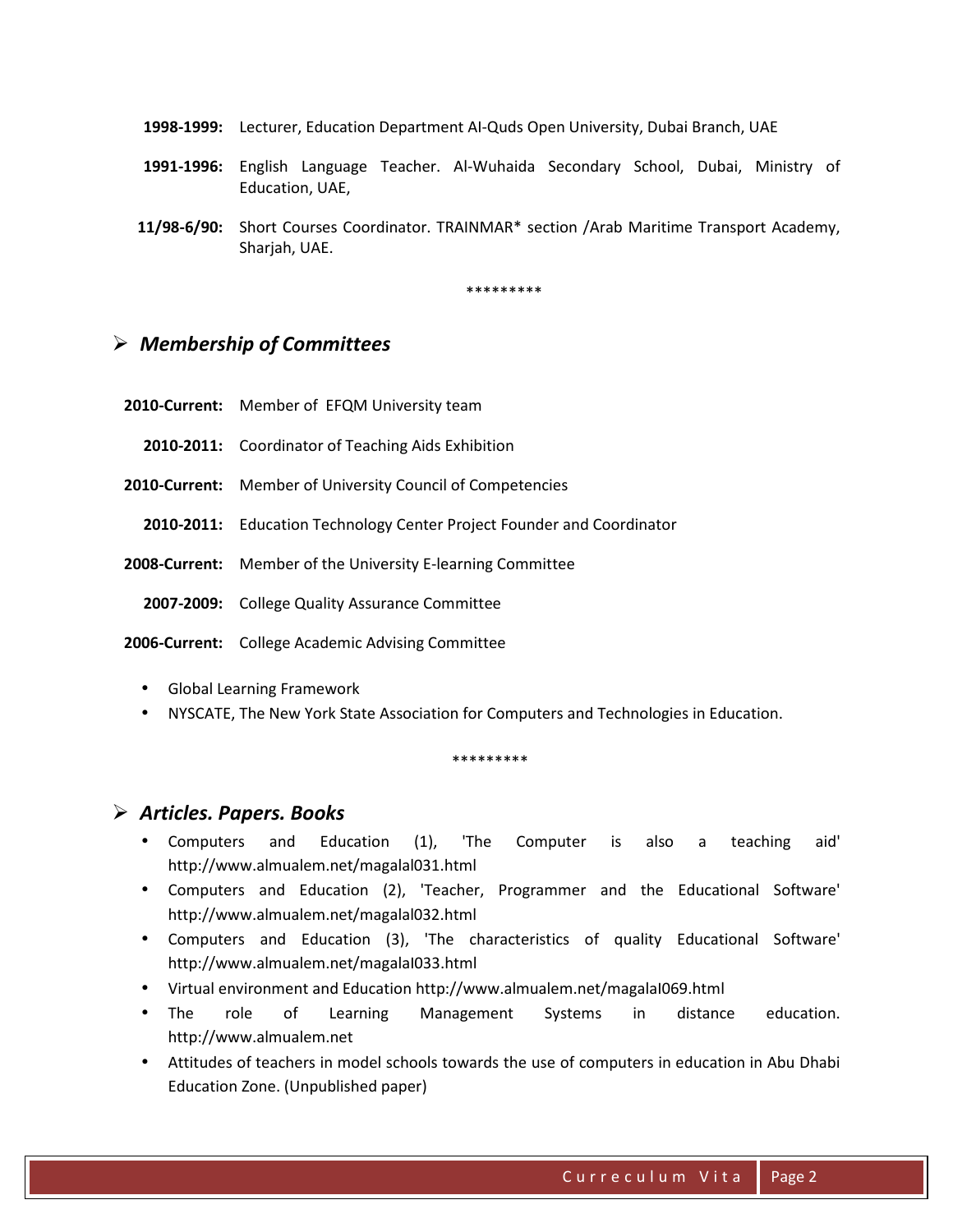- A model for integrating new technologies into pre-service teachers' Programs. The Turkish Online Journal of Educational Technology -TO.lETJuly2005ISSN:1303-6521 Volume 4, Issue 3, Article 4 (Refereed)
- Arab Schools Web Sites from personal efforts to criteria commitments, An-Najah University Journal (Accepted and published, 2007). (Refereed)
- Factors Influencing Students' Use of Electronic Resources and their Opinions About this Use: The Case of Students at An-Najah National University. International Journal of Emerging Technologies in Learning (iJET), Vol 5, No 4 (2010). Ali Shaqour, Wajeeh M. Daher (Refereed)
- Attitudes of MA degree students towards the use of computers in Education in the Faculty of Educational Sciences, An-Najah University in Nablus . Jami'a, vol. 14 (2010). (Refereed)
- Educational Communication Technology for teachers and pre-service teachers (A book 'in Arabic' to be published and it is taught as a textbook at An-Najah University for 'Educational Technologies' course) .
- The reality of educational preparation of teacher in the Palestinian area in educational technology from the viewpoint of teachers of schools in Nablus. Educational Association for Social Studies, College of Education Ein Shams University (Jan. 2012) (Refereed)
- Reality of employment of technological innovations and the constraints of this employment in the Palestinian schools from the teachers' perspective. Submitted to An Najah Scientific Research Journal, (Accepted and published, 2013). (Refereed)
- More articles are found at www.alizuhdi.com

\*\*\*\*\*\*\*\*\*

| <b>Title</b>                                                                                      | <b>Student</b>                    | Year | <b>Status</b>   |
|---------------------------------------------------------------------------------------------------|-----------------------------------|------|-----------------|
| The Efficiency of Remedial Education Program in Enhancing Students'                               | Khitam Abdul                      |      | 2007 Supervisor |
| Achievement from Teachers' Perspectives at UNRWA Schools in                                       | Rahman Ashour                     |      |                 |
| North West Bank                                                                                   |                                   |      |                 |
| The Effect of Employing Virtual Learning Environment in Teaching                                  | Jameela Shareef   2008 Supervisor |      |                 |
| Science on of the Sixth Graders' Achievement at UNRWA Schools in                                  | khaled                            |      |                 |
| Nablus District                                                                                   |                                   |      |                 |
| The Role of Informatics in Developing Vocational Performance of                                   | Watheq N.M.                       |      | 2009 Supervisor |
| Vocational Teachers in Industrial Schools in Palestine from the Point                             | Hithnawi                          |      |                 |
| Views of Principals and Teachers                                                                  |                                   |      |                 |
| The Degree Of Knowledge About And Application Of Total Quality                                    | Inaya Mohammed 2009 Examiner      |      |                 |
| Management In Palestinian Education Departments                                                   | Kudear                            |      |                 |
| From The Perspective Of Workers In These Departments                                              |                                   |      |                 |
| The Degree of the Application of e-administration in government                                   | Eman Hassan                       |      | 2010 Examiner   |
| schools in west bank from the perspectives of school administrators                               | Khalouf                           |      |                 |
| The effect of using computerized Arabic educational programs, on Neda'a Dar Saleh 2010 Supervisor |                                   |      |                 |

# $\triangleright$  MA theses supervision and examination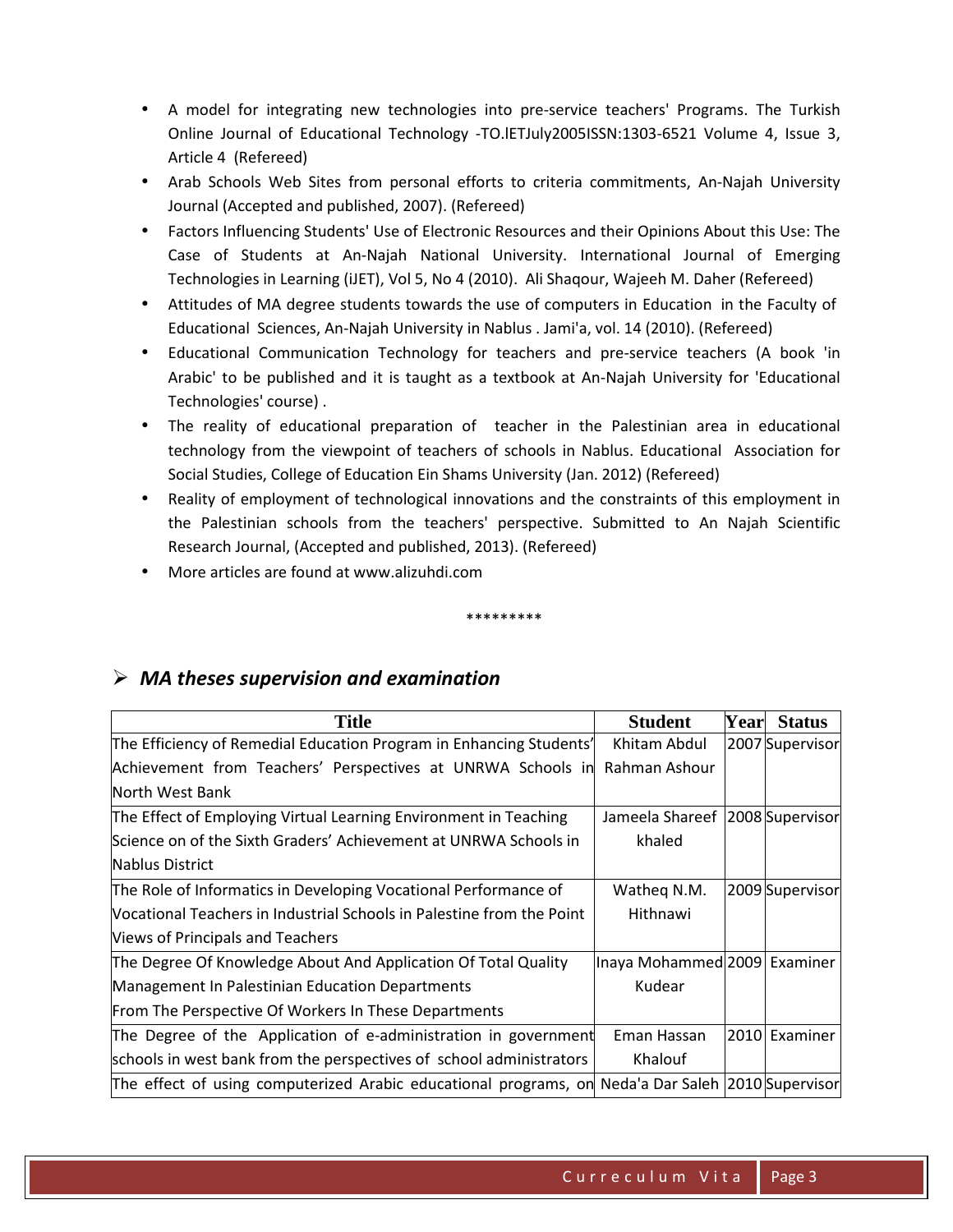| the achievements of first-grade students in primary schools in     |                                 |      |          |
|--------------------------------------------------------------------|---------------------------------|------|----------|
| Nablus)                                                            |                                 |      |          |
| The Effectiveness of Computational Applications in Mathematics     | Rula Husam Amen 2012 Supervisor |      |          |
| Textbooks for the Tenth Grade from Schools Teachers Perspective in | Abu-Sa'                         |      | 1n       |
| Northern West Bank Governorates)                                   |                                 |      | Progress |
|                                                                    |                                 |      |          |
|                                                                    |                                 |      |          |
| The effect of enrichment computerized activities designed on       | Ashwaq Hurani                   | 2013 | In       |
| learning chemistry to the first grade of secondary science.        |                                 |      | progress |
| Readiness of An Najah National University teachers to employ       | Rana As-sadi                    | 2013 | In.      |
| Moodle in the educational process, according to the framework      |                                 |      | progress |
| <b>TPACK</b>                                                       |                                 |      |          |

#### \*\*\*\*\*\*\*\*\*

#### Conferences/Journals involvement

- Scientific Committee Member: The Second Conference for Technical and Vocational Education and Training in Palestine, Hisham Hijjawi College of Technology – An-Najah National University 15-17/3/2009
- Scientific Committee Member: First Educational Conference "Educational Process in the Twenty First Century, Reality and Challenges"- An-Najah National University 17-19/10/2009
- Scientific Committee Member: The Third Conference for Technical and Vocational Education and Training in Palestine, Hisham Hijjawi College of Technology – An-Najah National University 24- 26/4/2010
- Scientific Committee Member & Moderator: First International Conference on Information and Communication Technologies for Education and Training – Hammamet, Tunisia 7-10/5/2012
- Scientific Committee Member: International Conference on Islamic Applications in Computer Science and Technologies, Kuala Lumpur, Malaysia, 1st – 2nd July 2013
- Scientific Committee Member & Moderator: Second International Conference on Information
- and Communication Technologies for Education and Training Hammamet, Tunisia 4-6/11/2013
- Scientific Committee Member : An-Najah University Journal for Research (Humanities), 2006- 000

# $\triangleright$  Language Knowledge:

- Arabic: mother tongue
- English: reading, writing and speaking.

\*\*\*\*\*\*\*\*\*

# $\triangleright$  Related Professional Experiences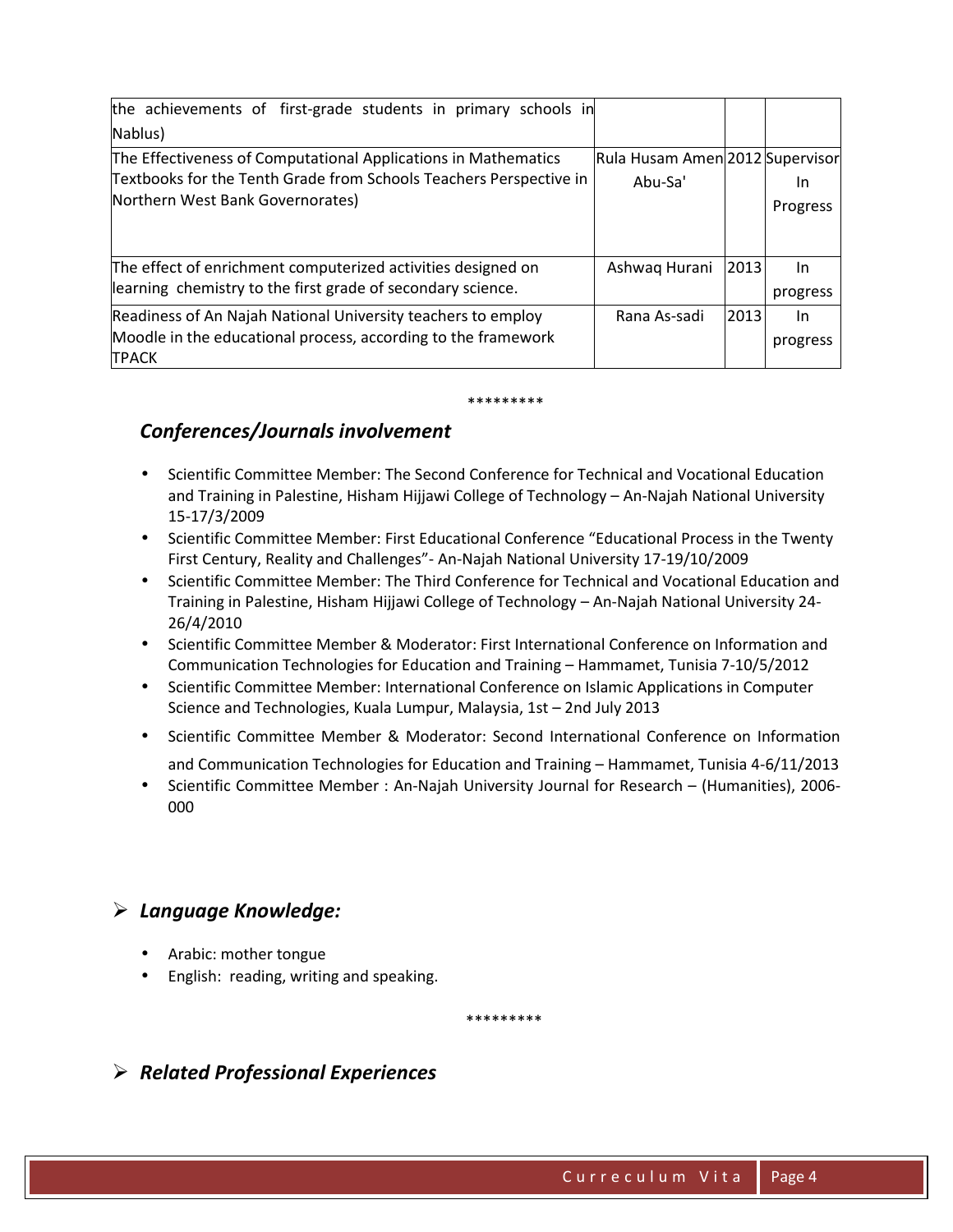A. Planning/ designing computer labs and workshops (tools, equipments, furniture, software) as I was in charge of establishing the Education Technology Dept.'s labs and workshops of Ajman University, Abu Dhabi Branch.

B. Designing courses related to Educational Technology field like; Educational Multimedia, Web-based Instruction, Audio-visual production … etc.

C. Supervising Technical and Trainers staff.

D. MA Program. Supervising several students' theses related to Educational Technology.

\*\*\*\*\*\*\*\*\*

# $\triangleright$  Training Skills

- Software and Applications:
- Learning Management System; Blackboard, Moodle
- Microsoft Office Applications
- Web 2.0 Applications
- Google Applications
- Course Lab
- iMovie, Windows Video Maker, Photo Story 3 for Windows

# $\triangleright$  Funded Projects

- 2009-2010: Establishing Education Technology Center at both An Najah National University and Palestine Technical University. the project was funded by the Quality Improvement Fund, Ministry of Education. My role was writing the proposal and managing the 16 month establishment phase. Results: two centers were successfully established.
	- 2010: Team member of proposal writing for the establishment of Center for Teaching Excellence at An Najah National University. Proposal was Accepted. The proposal was accepted and the establishment phase was started.
- 2010-Current: "Enhancing the Learning/Teaching Process of Technology Education and Establishing the Multimedia and Educational Resources Center (MERC)" Joint Project with both Al Aroub And PTU. the project is funded by QIF with 26 month duration. My role is An Najah team Coordinatior.
- Sep. 2012-Current Improving the Quality of Education in Primary and Secondary Palestinian Schools Project. Bethlehem University. Education Technology Consultant and Trainer

\*\*\*\*\*\*\*\*\*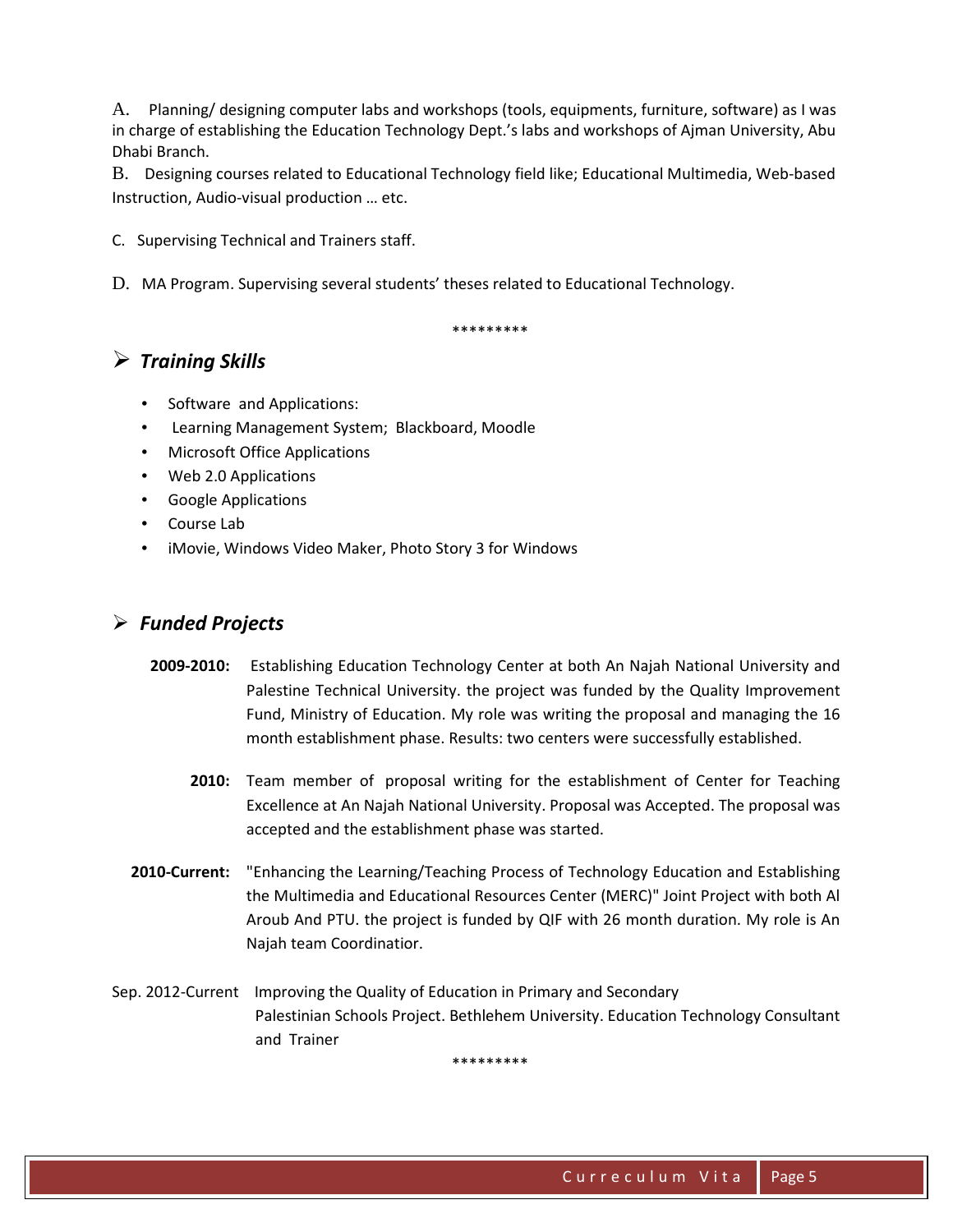# $\triangleright$  Conferences, Workshops and Seminars

### $\checkmark$  Attended:

- Finance for Non-Finance Shipping Executives, Arab Maritime Transport Academy, Sharjah, UAE. 1989.
- Introduction to personal computers, Arab Maritime Transport Academy, Sharjah, UAE. 1989.
- Developing Educational Websites using FrontPage, Asynchronous Learning networks (ALN),USA.2000(Online course).
- Research Methodology, Action Research. For PhD students, School of Education, University of Exeter, UK. 10/8/2001.
- Using Learning Management systems (WebCT), University of Exeter, UK. 2001
- Conference of Palestinian Educational Syllabus between Past and Present, An Najah University. 21-11/1/2005.
- Data bases and e-information. An Anajah University (attendance), 6/12/2005.
- Project RUFO 151Workshop. National Institution for Educational Training, Ramallah,( participant, e-learning group member) 17,18/12/2005.
- Palestine Education Initiative meeting, Jericho, (participant, teacher training group member), 20-22/12/2005.
- Development of National Teacher Education Strategy, Capacity Building Component, study visit to Finland, 10-17 November 2007
- Monitoring and Evaluation, Quality Improvement Fund (QIF), Ministry of Higher Education, Ramallah, 30-3-2009.
- Study Visit to Education Technology Center, Qabous University, Oman. 12-17/12/2009.
- INTERNATIONAL COUNCIL ON EDUCATION FOR TEACHING 54th World Assembly, Maintaining Strategic Agility: Managing change and assuring quality in education for teaching, Muscat, Oman 14-17/12/ 2009.
- Study visit to Teachers' College, Columbia University-NY, USA. 5-15/2/2010.
- Towards utilizing ICT in schools in Palestine: Initiatives and Challenges. Ministry of Education and Higher Education, Ramallah, 1-2/3/2010.
- A Study visit to Oslo, Norway. Quality Systems for Quality Teaching Program. " Using ICT in Education and in Innovative Teaching" , From November 20th to 26th , 2011. Organised and Funded by UNESCO, Ramallah.
- The "17th International Conference on Technology Supported Learning & Training" organised by ONLINE EDUCA Berlin. Dec 1st and 2nd.2011. Funded by UNESCO, Ramallah
- A visit to The Center for Learning and Teaching (CLT), in collaboration with Columbia University's Columbia Center for New Media Teaching and Learning (CCNMTL) and Teachers College. Challenges and Practices of Pedagogy and Instructional Technology. Professional Development Exchange for Palestinian Educators. From 11th to 15th of March, 2012.

# $\checkmark$  Conducted:

• Implementing new technologies in the teaching/ learning process for Faculty of Pharmacy and Health Sciences, Abu Dhabi Campus 14/4/2001.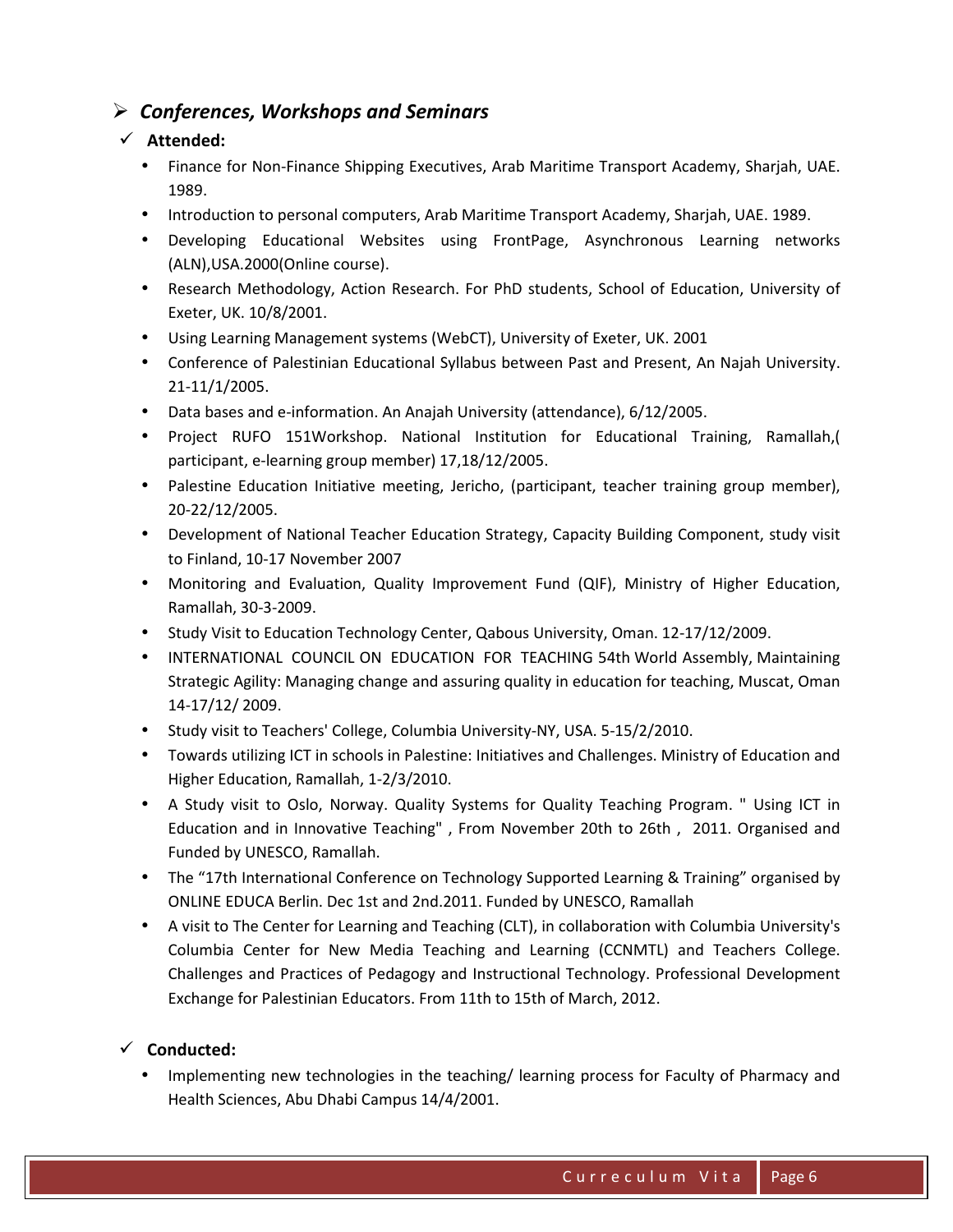- Implementing new technologies in the teaching/learning process for Faculty of Pharmacy and Health Sciences, Ajman Campus. 24/5/2001.
- E-interaction enhanced face-to-face interactions, SIG Conference, University of Sharjah. 20/2/2003.
- Implementing teaching aids in teaching situations, Educational Media Week, AL Afaq Model School Abu Dhabi. 11/3/2003.
- Evaluating and Developing College of Education and Basic Science Student, Teacher Program Ajman University. Coordinator and presenter 13/12/2004.
- several workshops for the University e-learning project (RUFO) during 2005, 2006 and 2007. in Palestine.
- Educational Multimedia Production, Nablus School Teachers, 2-5/2006, An Najah National University.
- Designing and developing Faculty websites, An Najah National University, 17-20/6/2008.
- Education Technology; potentials and requirements. (Workshop), The Palestinian Academy for Security Sciences (PASS). Jericho, 30/8/2008.
- Training Program for Developing Learning Innovation Teams at the Palestinian Universities Project , Birzeit University, 9/2007- 5/2009.
- Pedagogy, Technology and e-Learning, a forty hour training course for Faculty members, Palestine Technical University (Khadouri), Tulkarm. 29/12/2009- 30/1/2010. Consultant and Trainer
- "Improving the Quality of Education Programs for Higher Basic Stage Social Sciences Major" Hebron University, Dec., 2011. Consultant and Trainer.
- Building your own online course using Moodle. A short Course for An Najah National University teachers from 25th of Dec.2011 to 5th of Jan. 2012. Trainer
- Introduction to Learning Management Systems (Moodle). A short Course for An Najah National University teachers from 25th of Dec.2011 to 5th of Jan. 2012. Trainer
- The First International Conference on Information and Communication Technologies for Education and Training (TICET2012), Hammamat, Tunisia. From 7th to 10th of May, 2012. Participation; Scientific committee member and lecturer.
- MS Office in the Classroom (Workshop). The First International Conference on Information and Communication Technologies for Education and Training (TICET2012), Hammamat, Tunisia. From 7th to 10th of May, 2012.
- Google Applications in Education (Lecture). The First International Conference on Information and Communication Technologies for Education and Training (TICET2012), Hammamat, Tunisia. From 7th to 10th of May, 2012.
- Member of "School Development For Self-Improvement, Support to the Palestinian Education Program S.P.E.P.". (The Ministry of Education & Higher Education, UNDP, Italian Cooperation, University of Bologna).
- "Technology and the promotion of education" Lecture and Training Session. School teachers of Directorate of Jerusalem, Al Ram. 04/05/2013